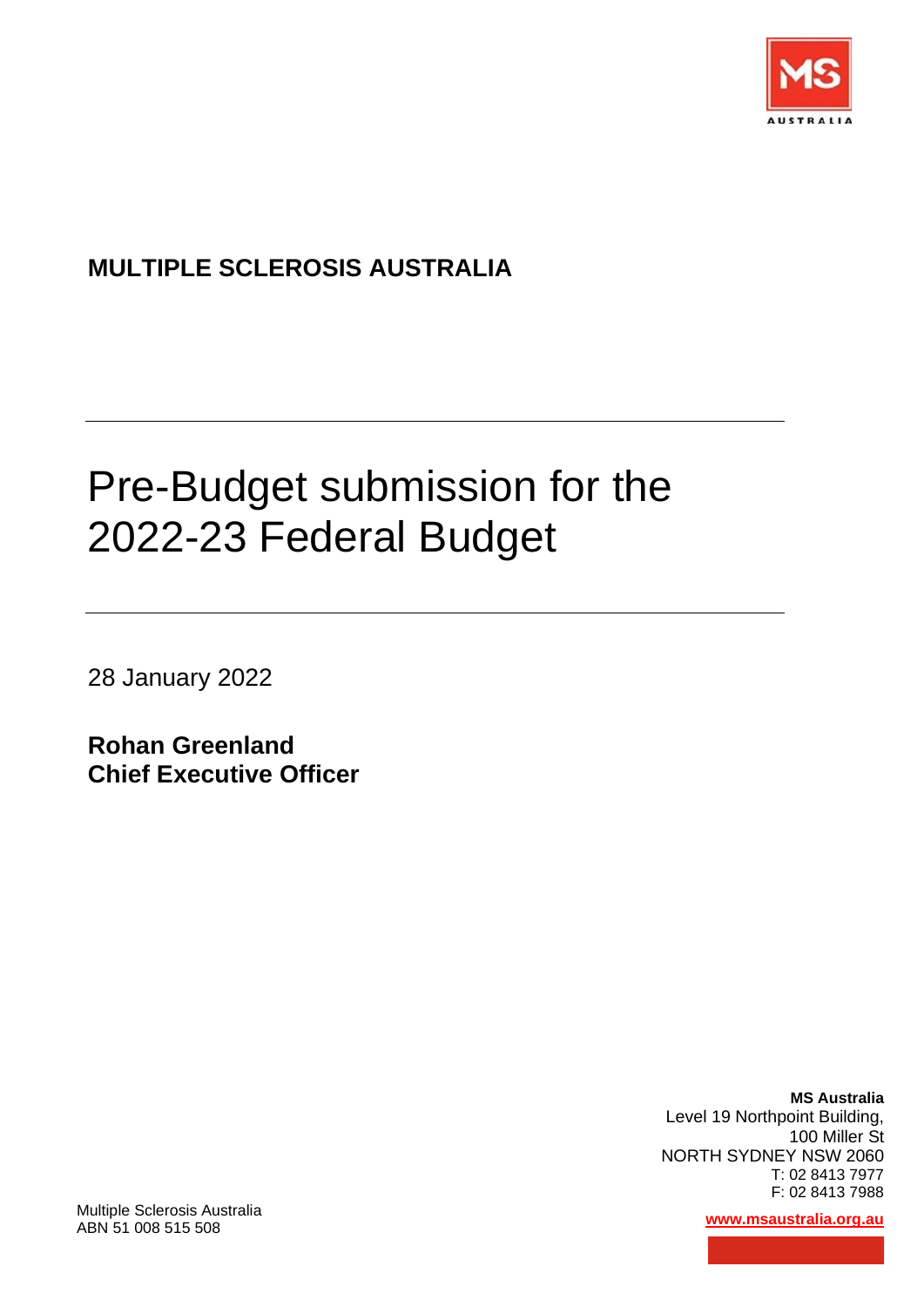#### **Introduction**

Multiple Sclerosis Australia (MS Australia) is pleased to make this pre-Budget submission to the Australian Government consultation for the 2022-2023 Budget. This submission focusses on key areas that will have a direct impact on people affected by multiple sclerosis (MS). These issues are aligned to the goals and pillars of MS Australia's Strategic Plan.

People with MS have two fundamental needs:

1. Better treatments, prevention and ultimately, a cure for the disease - there is to date no known cause or single cure, but a cure could well be within reach.

2. Improved support for the management and care of MS - the 2022-23 Budget provides an opportunity for this generation of political leaders and decision-makers to provide improved support for the management and care of MS, through systemic improvements to the health care, disability care and aged care sectors.

MS Australia seeks commitments from the Australian Government through the 2022-23 Federal Budget to:

(i) Prevent and ultimately defeat MS in Australia through a significant investment in research funding for better treatments, prevention and ultimately a cure for MS (ii) Improve support for people with MS living with disability

(iii) Support people ageing with MS

A key focus of improved support for the management and care of MS is to keep people with MS at home where they are safer, out of aged care homes, where possible supported at work, and with interventions that will ensure a high quality of life. MS Australia believes that this focus is fiscally efficient, making economic savings and providing a boost for the health, disability and aged care sectors, especially in job creation.

#### **The economic and personal cost of MS: Facts and figures<sup>1</sup>**



\* Comprising both individual and societal costs.

**Australian community** \$1.75 billion in 2017.



On average, in 2017, the quality of life of people with MS in .<br>Australia is 31% less than that of the overall Australian population.



Quality of life for people with MS who are living with severe disability is 41% lower compared to people with MS with no disability.



This substantially reduced quality of life is primarily driven by the impact of MS on pain, independent living, mental health and relationships.

#### **Summary of recommendations**

<sup>&</sup>lt;sup>1</sup> The Health Economic Impact of Multiple Sclerosis in Australia 2017 report, commissioned by MS Research Australia and prepared by the Menzies Institute for Medical Research, University of Tasmania, August 2018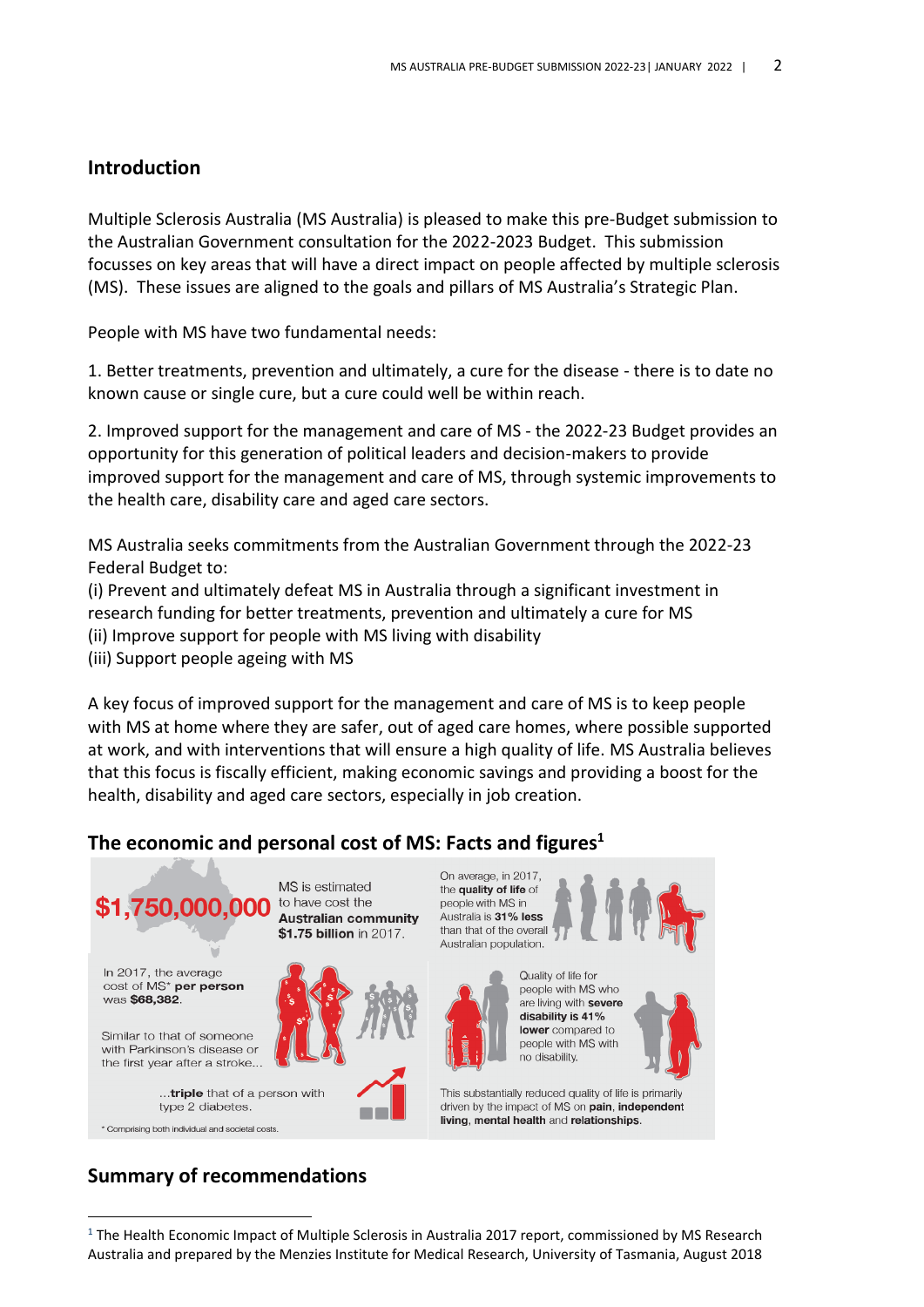**MS Australia recommends:**

- **1. A significant investment into MS research funding, to be part matched by MS Australia, for better treatments, prevention and ultimately a cure for MS aligned to the specific programs set out in the Implementation Plan for A Roadmap to Defeat Multiple Sclerosis in Australia**
- **2.1 An additional 50,000 Home Care Packages be funded and implemented**
- **2.2 Establishment of a funded National Assistive Technology Program**
- **3. An increase in the availability of specialist disability accommodation**
- **4. The creation of a publication aimed at explaining MS to primary school-aged children in Australia, with an investment of \$100,000**
- **5. The establishment of an evidence-based model of care for MS in Australia, with an investment of \$950,000**
- **6. The development and implementation of a new National Carer Strategy.**

#### **1. Research into MS**

A significant investment in research funding is required to prevent and ultimately defeat MS in Australia. This will be achieved through research, with the goals of providing better treatments for those living with MS, prevention of MS in those at risk and ultimately a cure for the disease. The aims of MS Australia's proposed program of research align perfectly with the priorities of the Medical Research Future Fund:

**1. Build research capability and capacity:** through fellowships and clinician-researcher grants;

**2. Harness and improve collaborative research efforts through infrastructure:** a nationally funded infrastructure for deeply characterised patient cohorts, interlinking clinical and patient reported data and biobanks, available to all researchers; and **3. Clinical trials and clinical trial enabling infrastructure:** to accelerate new treatments and ultimately find a cure for and prevention of MS.

MS Australia has the core capabilities, expertise and relationships with MS researchers both nationally and globally, to provide comprehensive and cohesive oversight and implementation to a wide scale research plan as outlined in the *Implementation Plan for A Roadmap to Defeat Multiple Sclerosis in Australia*.

**MS Australia recommends that a substantial investment be allocated from the Medical Research Future Fund , with part-matched funding from MS Australia.** This will enable MS Australia to implement the following priorities with the goal of Stopping and Reversing MS within ten years through its world-class research funding program:

- Innovative pre-clinical and clinical research studies on nerve repair and protection to minimise the impact of all forms of MS.
- Provision of competitive and prestigious researcher programs to retain, sustain and grow the pool of high-quality researchers in Australia; individuals who have excelled or show potential to excel in MS research.
- Develop and improve infrastructure aimed at optimising personalised management and prevention of MS.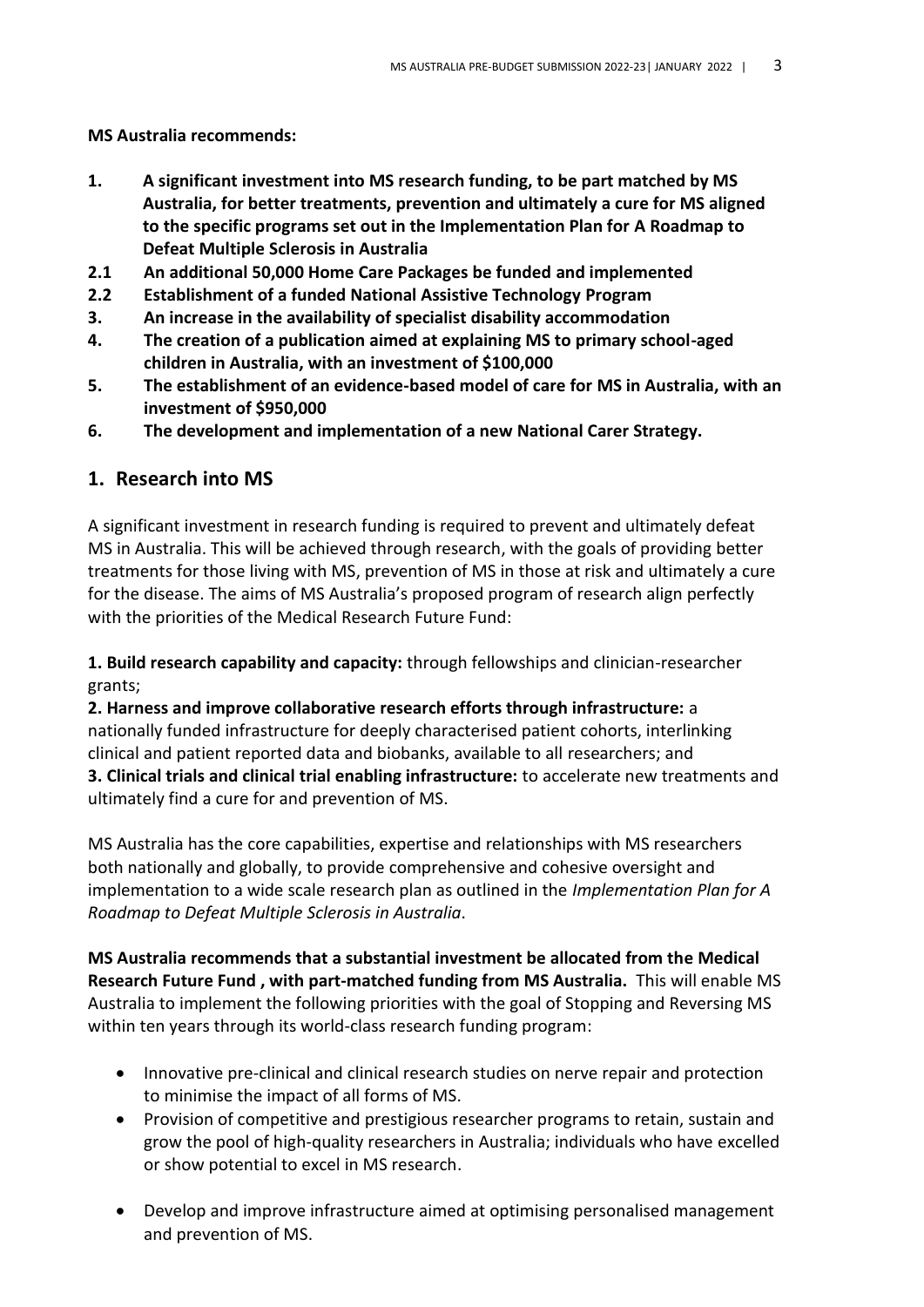- Improve the secondary prevention of MS by addressing modifiable lifestyle risk factors).
- Support national clinical trials and Australian arms of international clinical trials.
- Support and implement clinical studies that aim to prevent MS.
- Expand access to Autologous Haematopoietic Stem Cell Transplant (AHSCT) for MS.
- Investment to establish, build and audit national care pathways.

Further details of the activities can be found in the attached *Implementation Plan for A Roadmap to Defeat Multiple Sclerosis in Australia*.

#### **2. Aged care**

#### **2.1 Home Care Packages**

MS Australia wants to ensure that people with MS are adequately supported to stay at home for as long as possible and only be recommended for residential care when every other possible avenue of care and support has been exhausted. Assisting people to remain in their homes allows them to retain independence and stay connected to their community. This will also avoid admissions into residential care, often where their condition deteriorates rapidly.

In the current climate of COVID-19, keeping vulnerable people in their homes also reduces exposure to COVID-19 infection and the subsequent health consequences. The delivery of further Home Care Packages will also provide a potential opportunity for rapid workforce expansion in this sector.

This necessitates investment in additional home care packages to alleviate long waiting lists. Announcements of additional packages in recent years (e.g. 10,000 in December 2018, 10,000 in February 2019 and another 10,000 in December 2020) have been inadequate and will never catch up to the growing demand and lengthening waiting lists.

As stated on page 161 of the interim Report of the Royal Commission into Aged Care Quality and Safety, "Given the extent of the pre-existing waiting list, it is clear that the additional Packages will not satisfy the current, and growing, demand for home care".

**MS Australia recommends that at least an additional 50,000 Home Care Packages be funded** in the 2022-23 Budget to alleviate the long waiting lists and to ensure that those eligible wait no longer than three months for their Package to be activated.

#### **2.2 Assistive technology for older Australians**

Assistive technology (AT) plays a critical role in the lives of people with disability of all ages by facilitating independence and participation in everyday activities. Screen reading software, mobility aids, electronic communication devices and prosthetic aids are all examples of AT.

It is essential that older people with disability have access to the support they need to lead full and active lives. The NDIS is able to provide scheme participants with fully funded access to assistive technology, but the situation for those who are excluded from the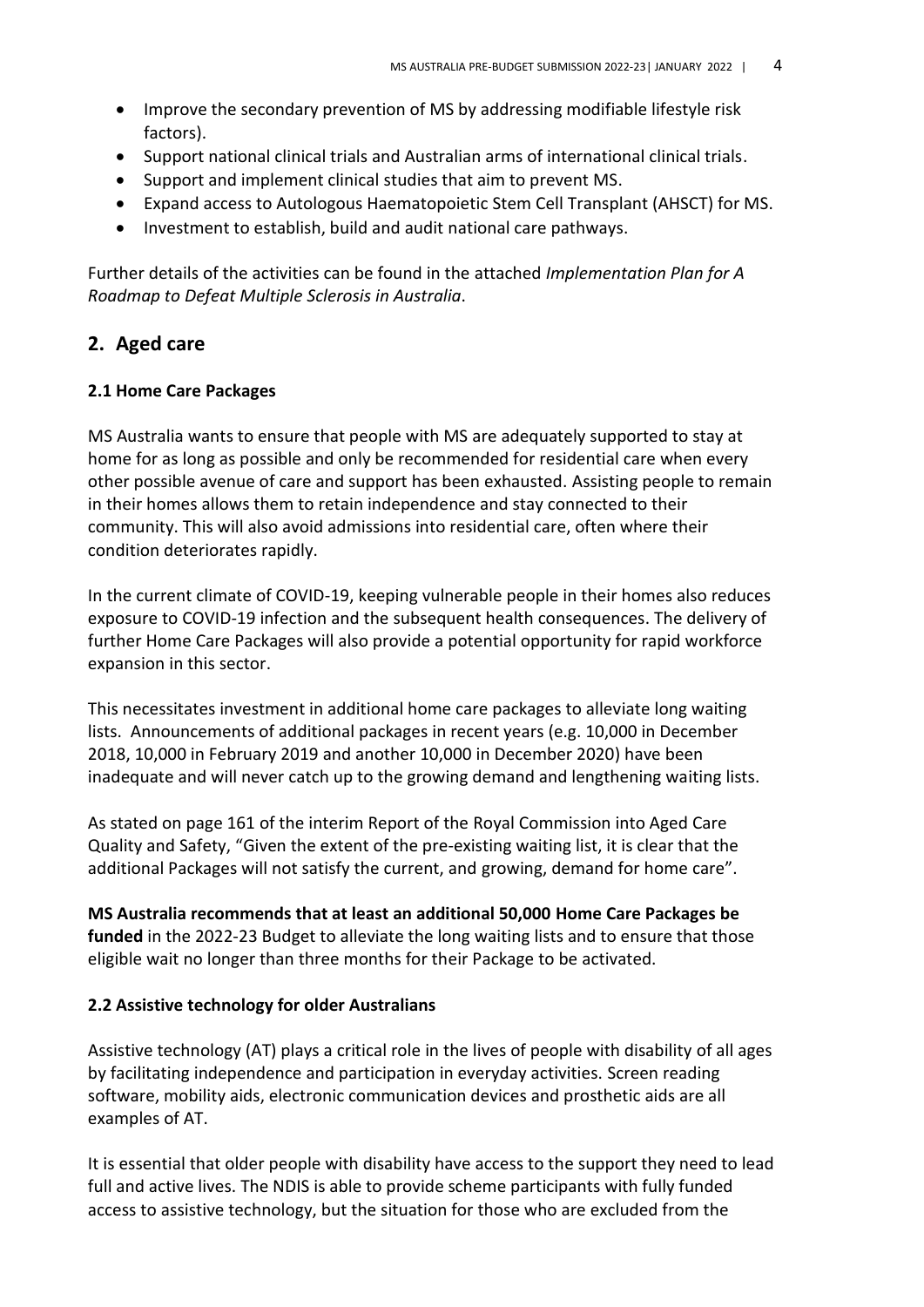scheme is very different. Older people with disability bear the brunt of this arrangement, as the age cut-off for eligibility for the NDIS is 65.

People who are excluded from the NDIS are commonly required to wait well over a year to access funding for AT. They are forced to self-fund part or all of the equipment they need, often at considerable expense and in some cases, they simply go without.

Provision of AT keeps people living their lives better – in work and at home, resulting in less demand on support systems.

**MS Australia recommends that the 2022-23 Budget prioritise the establishment of a funded National Assistive Technology Program** to meet the needs of people with disability who are excluded from the NDIS.

#### **3. Disability care**

#### **Young people living in residential aged care**

Many young people with disability live in aged care because there is nowhere else for them to live.

MS Australia welcomed the release by the Australian Government of the [Younger People in](https://www.dss.gov.au/disability-and-carers/programmes-services/for-people-with-disability/younger-people-with-disability-in-residential-aged-care-initiative)  [Residential Aged Care Strategy 2020-25](https://www.dss.gov.au/disability-and-carers/programmes-services/for-people-with-disability/younger-people-with-disability-in-residential-aged-care-initiative) and also the Government's 2020-21 budget commitment of \$10.6m to establish a national network of system coordinators to help younger people find age-appropriate housing, disability supports, health services and social supports that will allow them to live in the community, though more work needs to be done. MS Australia is especially concerned to ensure that interventions occur in those placement processes that will stop any more young people from being placed in residential aged care.

Improvements in recent years to the NDIS's Specialist Disability Accommodation program are welcomed, but whilst the number of places is growing, the pace of growth is frustratingly slow.

**MS Australia recommends an increase in the availability of age-appropriate specialist disability accommodation (SDA)**, including support for incentive schemes to create more SDA as quickly as possible, potentially via seed funding to build on existing successful projects. It is believed that this investment will create jobs, with the potential to boost growth in regional areas and enable people living with a disability to live independently but near to their families, friends and community.

#### **4. Improving health literacy for young people**

MS is a disease that remains difficult for many in the community to understand. Despite the best efforts of the MS organisations in Australia and around the world, there is considerable lack of awareness and, at worst, misinformation about MS.

MS Australia agree with recent statements made by the Consumer Health Forum, that, "There is a need for a healthy information culture to overcome fake health news".<sup>2</sup>

<sup>2</sup> https://chf.org.au/media-releases/more-health-literacy-needed-stamp-out-fake-health-news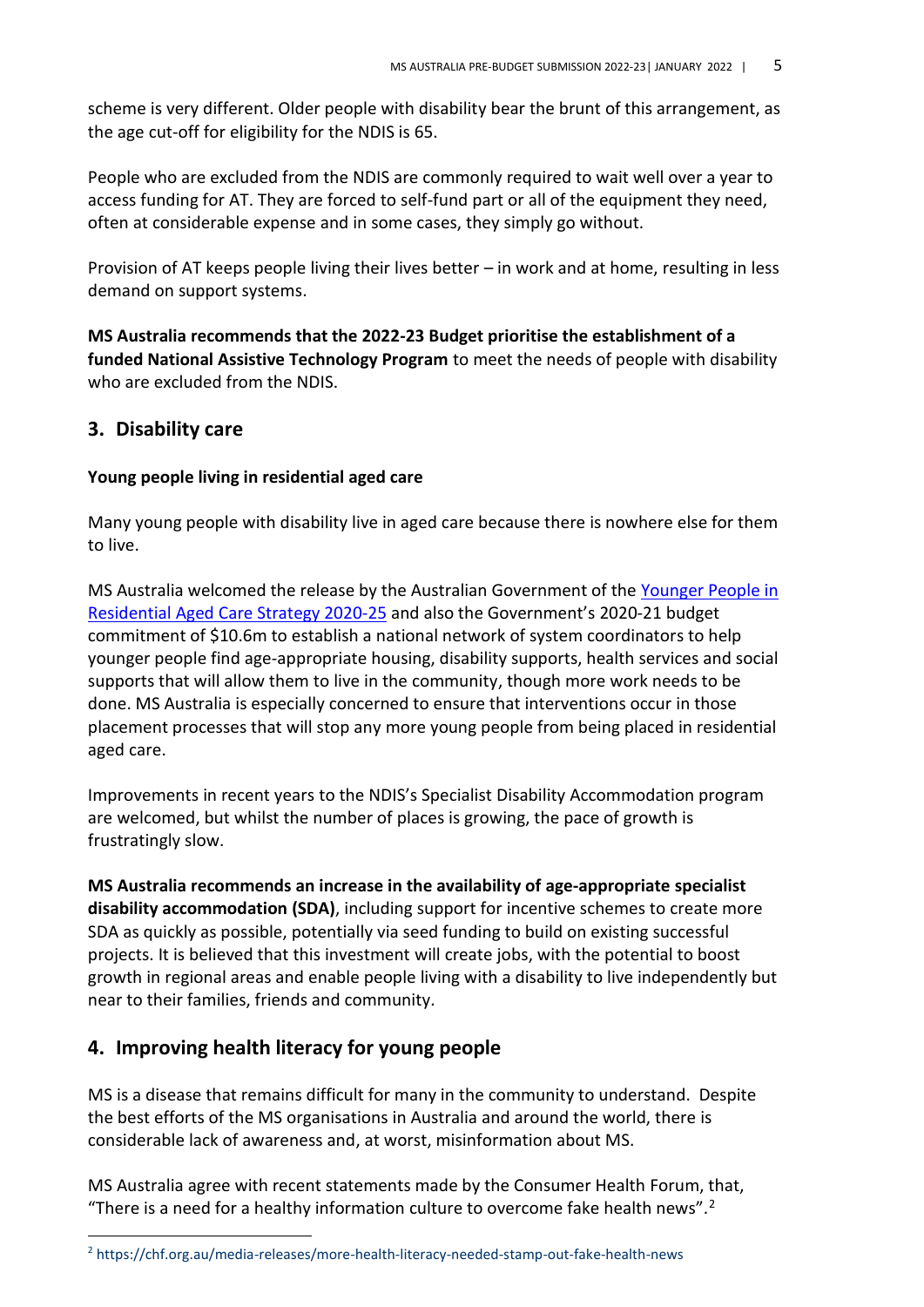In light of this, and other recent statements by the Australian Medical Association regarding the need for improved health literacy<sup>3</sup> and the recommendation for a national health literacy strategy recommended by the Mitchell Institute's *[Self-care for health: a national](https://chf.org.au/civicrm/mailing/url?u=9527&qid=847335)  [policy blueprint](https://chf.org.au/civicrm/mailing/url?u=9527&qid=847335)* launched by Minister Hunt in October 2020<sup>4</sup> , **MS Australia recommends the creation of a publication aimed at explaining MS to primary school-aged children in Australia.**

This publication would be commissioned from an expert in childhood education, draw on existing older publications, and be informed by scientific experts in MS.

It is believed that by creating a resource which could be widely used in primary school libraries, facts about MS could be known and understood at an early age and this would make a significant contribution to the development of a healthy information culture in Australia.

The cost of this proposal is estimated to be \$100,000.

#### **5. Develop and establish an evidence-based model of care for MS in Australia**

Currently there are no clinical guidelines available for the diagnosis and ongoing treatment of MS in Australia. For example, the National Health and Medical Research Council's Australian Clinical Practice Guidelines<sup>5</sup> have no entry regarding MS and the material in each Primary Health Network's information repositories about MS is at best minimal and patchy.

The evidence-based international consensus report, *[Brain health: time matters in multiple](http://www.msbrainhealth.org/report)  [sclerosis](http://www.msbrainhealth.org/report)<sup>6</sup>* , states that, "Even in the early stages of MS, cognition, emotional well-being, quality of life, day-to-day activities and ability to work can be markedly affected by the damage occurring in the brain and spinal cord. As the disease progresses, increasing disability – such as difficulties in walking – imposes a heavy burden on people with MS and on their families. It also leads to substantial economic losses for society, owing to diminished working capacity."<sup>7</sup>

In Australia, there is an urgent need for health professionals to speed up referral and diagnosis, intervene earlier to maximise lifelong brain health, improve the monitoring of disease activity and to act swiftly on the evidence of disease activity. It is also essential for health professionals to involve people with MS proactively in decision-making and in managing their disease and to encourage those in their care to play a fully informed, shared role in treatment decisions and to live a 'brain-healthy' lifestyle.

<sup>3</sup> https://ama.com.au/sites/default/files/2021-01/Health%20Literacy%202021%20- %20AMA%20Position%20Statement.pdf

<sup>4</sup> https://www.vu.edu.au/sites/default/files/mitchell-institute-self-care-for-health-a-national-policyblueprint.pdf

<sup>5</sup> https://www.clinicalguidelines.gov.au/

<sup>6</sup> https://www.msbrainhealth.org/perch/resources/brain-health-time-matters-in-multiple-sclerosis-policyreport.pdf

<sup>7</sup> https://www.msbrainhealth.org/perch/resources/brain-health-time-matters-in-multiple-sclerosis-policyreport.pdf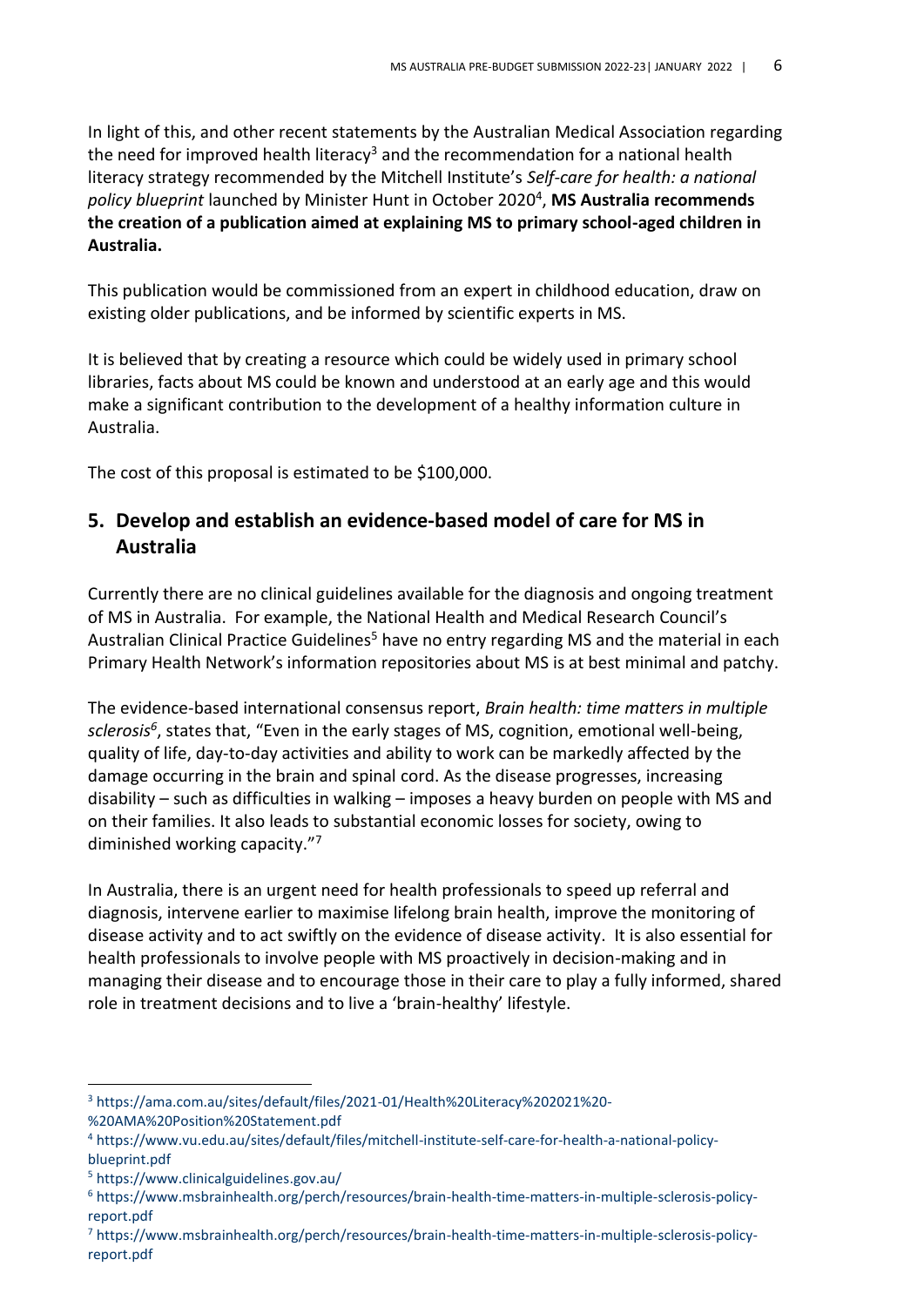**MS Australia recommends the establishment of an evidence-based model of care for MS** in Australia, similar to that achieved by the UK's NICE guidelines<sup>8</sup>, to address the urgent needs described above. The development of the model of care would include consultation with and endorsement by MS specialist neurologists, MS specialist nurses and other health care professionals involved in the treatment and care of people living with MS.

In addition, this would enable the adoption of the international expert consensus standards for timely MS care developed by a panel of global MS specialist neurologists as set out in MS Brain Health consensus standards<sup>9</sup>. If implemented, these consensus standards have the potential to revolutionise the care of people with MS in Australia.

The cost of this proposal is estimated to be \$950,000.

#### **6. Carers**

More than 1 in 10 Australians are informal carers.<sup>10</sup> Given the diversity in disease presentation and progression, people with MS require a broad and diverse range of support that often includes care delivered by family and friends. Recognition, acknowledgement and support for the vital role of carers is a crucial component of maintaining the carer in this role.

According to a study commissioned by MS Australia and undertaken by KPM $G<sup>11</sup>$  it was found that:

- 87% of people living with MS state they have someone (unpaid or informal) who is their main source of support. For over half of people, this is a partner or spouse. It was reported this person most often provided some sort of daily emotional support (69%), rather than physical assistance.
- 79% of carers report that caring has an impact on their emotional wellbeing.
- Family members and carers reported that services focused on the persons living with MS. They seek direct information about how to support the person, rather than receiving information second hand. 45% of carers are paying for health professionals support.
- Tailoring assistance to informal supporters is a key emerging service need.
- The majority of those who identified as carers reported that they were employed either full time (61%) or part time (16%) before they started providing care for someone living with MS. When asked about their current employment status, only 30% of carers were employed full time and 11% part time.

As the National Disability Insurance Scheme implementation continues, and as changes are made to the aged care and health sectors, carers are even more critical. People with MS and their carers want useful information and advice, and together must navigate these sectors.

<sup>8</sup> https://www.nice.org.uk/guidance/conditions-and-diseases/neurological-conditions/multiple-sclerosis <sup>9</sup> https://www.msbrainhealth.org/resources/article/ms-brain-health-consensus-standards

<sup>10</sup> [https://www.aihw.gov.au/reports-data/australias-welfare/australias-welfare-snapshots,](https://www.aihw.gov.au/reports-data/australias-welfare/australias-welfare-snapshots) p182

<sup>11</sup> *Living with Multiple Sclerosis in 2019*, Key results from a quantitative research study commissioned by Multiple Sclerosis Australia, July 2019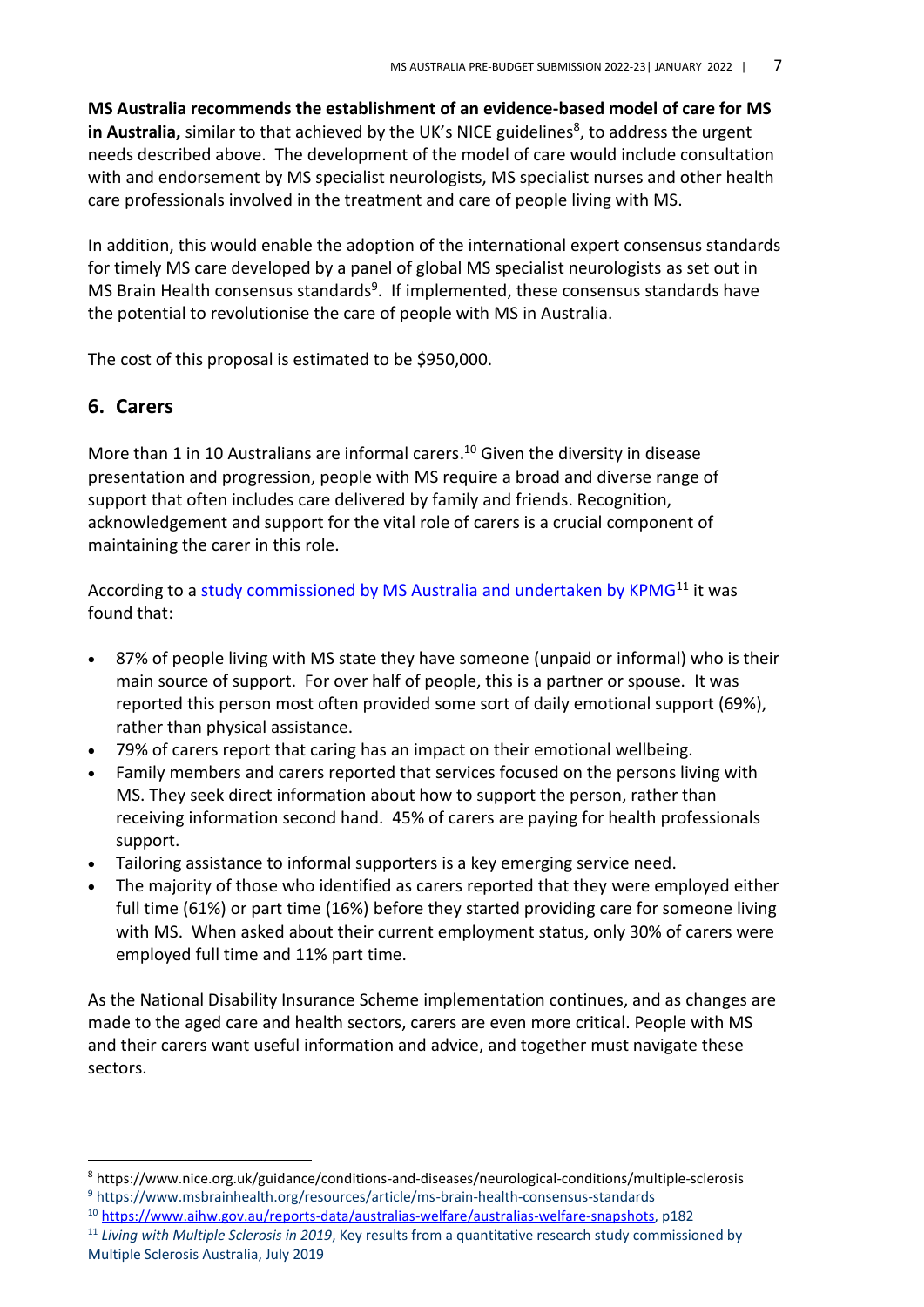The previous National Carers Strategy lapsed in 2014, which is out-of-step with the states and territories. Current data gaps and a lack of research into carers and their role in health, mental health, aged care, disability care and the broader social capital of our communities has a substantial impact on the development of evidence-based policy, initiatives, service planning and provision. A new, stand-alone National Carer Strategy is essential to acknowledge and prepare for the growth in demand for informal carers – estimated in a study conducted in 2020 by [Deloitte Access Economics](https://www2.deloitte.com/au/en/pages/economics/articles/value-of-informal-care-2020.html) to increase by 23% by 2030.<sup>12</sup>

#### **MS Australia recommends the development and implementation of a new National Carer Strategy.**

<sup>12</sup> https://www2.deloitte.com/au/en/pages/economics/articles/value-of-informal-care-2020.html